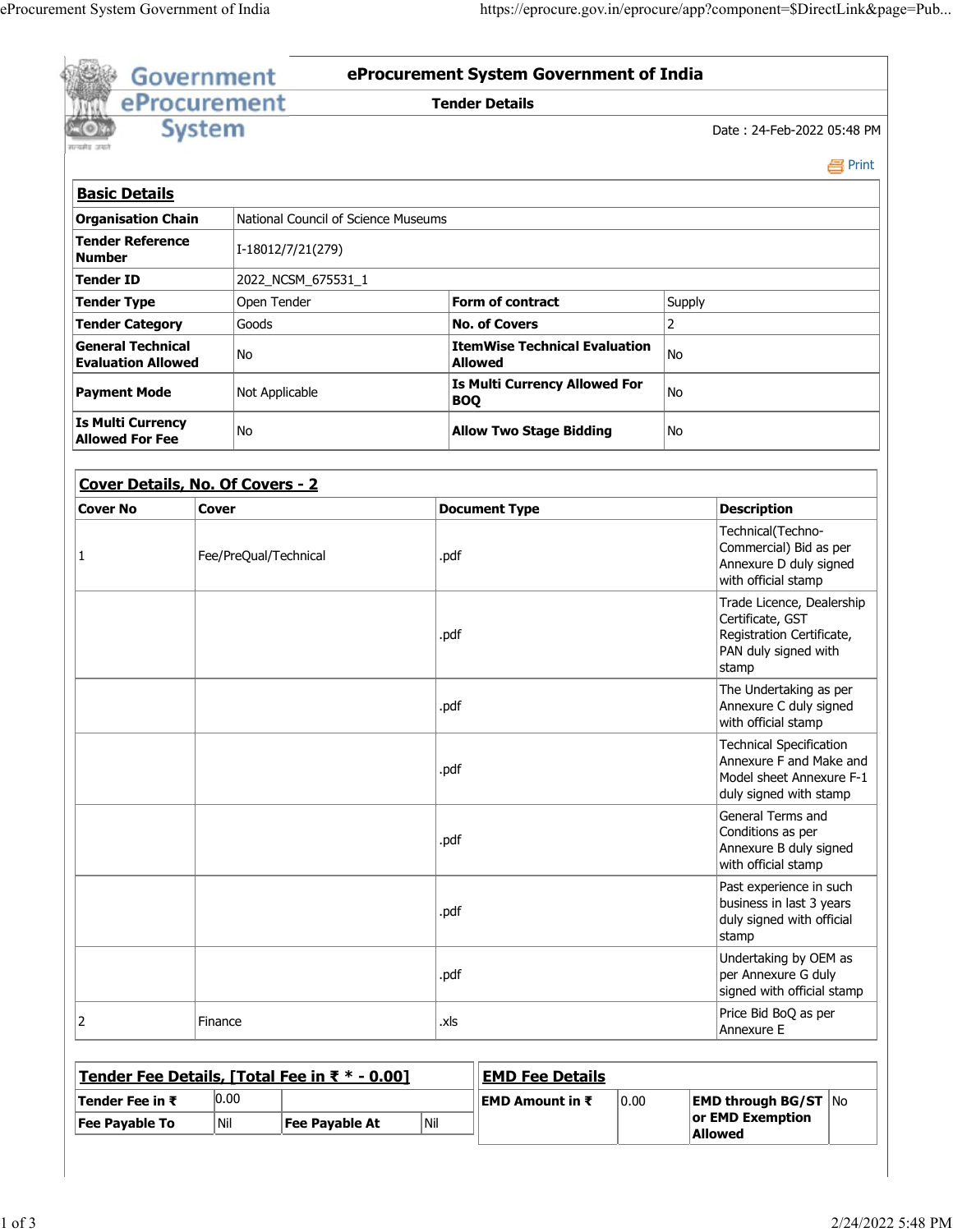| <b>Tender Fee</b>                                                           |             | No         |                                |           |                                                                                                                                                                                                                          |                      | <b>EMD Fee Type</b>            |                                                             | fixed                                           | <b>EMD Percentage</b>         |                                               |                                    | <b>NA</b>                          |
|-----------------------------------------------------------------------------|-------------|------------|--------------------------------|-----------|--------------------------------------------------------------------------------------------------------------------------------------------------------------------------------------------------------------------------|----------------------|--------------------------------|-------------------------------------------------------------|-------------------------------------------------|-------------------------------|-----------------------------------------------|------------------------------------|------------------------------------|
| <b>Exemption Allowed</b>                                                    |             |            |                                |           |                                                                                                                                                                                                                          |                      | <b>EMD Payable To</b>          |                                                             | Nil                                             | <b>EMD Payable At</b>         |                                               |                                    | Nil                                |
|                                                                             |             |            |                                |           |                                                                                                                                                                                                                          |                      |                                |                                                             |                                                 |                               |                                               |                                    |                                    |
|                                                                             |             |            |                                |           |                                                                                                                                                                                                                          |                      |                                |                                                             |                                                 |                               |                                               |                                    | Click to view modification history |
| Work / Item(s)                                                              |             |            |                                |           |                                                                                                                                                                                                                          |                      |                                |                                                             |                                                 |                               |                                               |                                    |                                    |
| Title                                                                       |             |            |                                |           | SUPPLY OF Wide Format Inkjet Printer(Plotter) with auto cutter, floor stand and media bean with buy back of old                                                                                                          |                      |                                |                                                             |                                                 |                               |                                               |                                    |                                    |
|                                                                             |             |            | working plotter machine        |           |                                                                                                                                                                                                                          |                      |                                |                                                             |                                                 |                               |                                               |                                    |                                    |
| <b>Work Description</b>                                                     |             |            |                                |           | SUPPLY OF Wide Format Inkjet Printer(Plotter) with auto cutter, floor stand and media bean with buy back of old<br>working plotter machine strictly as per councils technical specification Annexure F and NIT of tender |                      |                                |                                                             |                                                 |                               |                                               |                                    |                                    |
| <b>Pre Qualification</b>                                                    |             |            | Please refer Tender documents. |           |                                                                                                                                                                                                                          |                      |                                |                                                             |                                                 |                               |                                               |                                    |                                    |
| <b>Details</b>                                                              |             |            |                                |           |                                                                                                                                                                                                                          |                      |                                |                                                             |                                                 |                               |                                               |                                    |                                    |
| <b>Independent External</b>                                                 |             |            | <b>NA</b>                      |           |                                                                                                                                                                                                                          |                      |                                |                                                             |                                                 |                               |                                               |                                    |                                    |
| <b>Monitor/Remarks</b><br><b>Show Tender Value in</b>                       |             |            | <b>No</b>                      |           |                                                                                                                                                                                                                          |                      |                                |                                                             |                                                 |                               |                                               |                                    |                                    |
| <b>Public Domain</b>                                                        |             |            |                                |           |                                                                                                                                                                                                                          |                      |                                |                                                             |                                                 |                               |                                               |                                    |                                    |
| Tender Value in ₹                                                           |             |            | 0.00                           |           | <b>Product Category</b>                                                                                                                                                                                                  |                      | H/W                            | Computer- Sub category                                      |                                                 | <b>Inkjet Printer Plotter</b> |                                               |                                    |                                    |
|                                                                             |             |            |                                |           |                                                                                                                                                                                                                          |                      |                                |                                                             |                                                 |                               |                                               |                                    |                                    |
| <b>Contract Type</b><br>Location                                            |             |            | Tender<br>National Council of  |           | <b>Bid Validity(Days)</b><br>Pincode                                                                                                                                                                                     |                      | 90<br>700091                   | <b>Period Of Work(Days)</b><br><b>Pre Bid Meeting Place</b> |                                                 |                               | 15<br><b>NA</b>                               |                                    |                                    |
|                                                                             |             |            | <b>Science Museums</b>         |           |                                                                                                                                                                                                                          |                      |                                |                                                             |                                                 |                               |                                               |                                    |                                    |
|                                                                             |             |            | Kolkata                        |           |                                                                                                                                                                                                                          |                      |                                |                                                             |                                                 |                               |                                               |                                    |                                    |
| <b>Pre Bid Meeting</b><br><b>Address</b>                                    |             |            | <b>NA</b>                      |           | <b>Pre Bid Meeting Date</b>                                                                                                                                                                                              |                      | <b>NA</b>                      | <b>Bid Opening Place</b>                                    |                                                 |                               | NATIONAL COUNCIL OF<br><b>SCIENCE MUSEUMS</b> |                                    |                                    |
|                                                                             |             |            |                                |           |                                                                                                                                                                                                                          |                      |                                |                                                             |                                                 |                               | KOLKATA                                       |                                    |                                    |
| <b>Should Allow NDA</b><br><b>Tender</b>                                    |             |            | No                             |           | <b>Allow Preferential</b><br><b>Bidder</b>                                                                                                                                                                               |                      | <b>No</b>                      |                                                             |                                                 |                               |                                               |                                    |                                    |
|                                                                             |             |            |                                |           |                                                                                                                                                                                                                          |                      |                                |                                                             |                                                 |                               |                                               |                                    |                                    |
| <b>Critical Dates</b>                                                       |             |            |                                |           |                                                                                                                                                                                                                          |                      |                                |                                                             |                                                 |                               |                                               |                                    |                                    |
| <b>Publish Date</b>                                                         |             |            |                                |           | 24-Feb-2022 06:00 PM                                                                                                                                                                                                     |                      | <b>Bid Opening Date</b>        |                                                             |                                                 |                               |                                               | 09-Mar-2022 03:00 PM               |                                    |
| Document Download / Sale Start                                              |             |            |                                |           | 24-Feb-2022 06:00 PM                                                                                                                                                                                                     |                      |                                | Document Download / Sale End                                |                                                 |                               |                                               | 08-Mar-2022 03:00 PM               |                                    |
| <b>Date</b>                                                                 |             |            |                                |           |                                                                                                                                                                                                                          | <b>Date</b>          |                                |                                                             |                                                 |                               |                                               |                                    |                                    |
| <b>Clarification Start Date</b>                                             |             |            |                                | <b>NA</b> |                                                                                                                                                                                                                          |                      | <b>Clarification End Date</b>  |                                                             |                                                 | <b>NA</b>                     |                                               |                                    |                                    |
| <b>Bid Submission Start Date</b>                                            |             |            |                                |           | 24-Feb-2022 06:00 PM                                                                                                                                                                                                     |                      | <b>Bid Submission End Date</b> |                                                             |                                                 |                               |                                               | 08-Mar-2022 03:00 PM               |                                    |
|                                                                             |             |            |                                |           |                                                                                                                                                                                                                          |                      |                                |                                                             |                                                 |                               |                                               |                                    |                                    |
| <b>Tender Documents</b>                                                     |             |            |                                |           |                                                                                                                                                                                                                          |                      |                                |                                                             |                                                 |                               |                                               |                                    |                                    |
| <b>NIT</b><br><b>Document</b>                                               |             |            | <b>S.No Document Name</b>      |           |                                                                                                                                                                                                                          | <b>Description</b>   |                                |                                                             |                                                 |                               |                                               |                                    | <b>Document Size</b>               |
|                                                                             | $\mathbf 1$ |            | Tendernotice_1.pdf             |           | Tender Document                                                                                                                                                                                                          |                      |                                |                                                             |                                                 |                               | (in KB)                                       | 184.76                             |                                    |
|                                                                             |             |            |                                |           |                                                                                                                                                                                                                          |                      |                                |                                                             |                                                 |                               |                                               |                                    |                                    |
| <b>Work Item</b>                                                            |             |            | <b>S.No Document Type</b>      |           |                                                                                                                                                                                                                          | <b>Document Name</b> |                                |                                                             | <b>Description</b>                              |                               |                                               | <b>Document Size</b><br>$($ in KB) |                                    |
| <b>Documents</b>                                                            |             |            |                                |           |                                                                                                                                                                                                                          |                      |                                |                                                             |                                                 |                               |                                               |                                    |                                    |
|                                                                             | 1           | <b>BOQ</b> |                                |           | BOQ_710871.xls                                                                                                                                                                                                           |                      |                                | Price Bid BoQ as per Annexure                               |                                                 |                               |                                               |                                    | 234.50                             |
|                                                                             |             |            |                                |           |                                                                                                                                                                                                                          |                      |                                |                                                             | Technical Specification                         |                               |                                               |                                    |                                    |
| 2                                                                           |             |            | Tender Documents<br>specs1.pdf |           |                                                                                                                                                                                                                          |                      |                                |                                                             | Annexure F and Make Model<br>Sheet Annexure F-1 |                               | 175.49                                        |                                    |                                    |
|                                                                             |             |            |                                |           |                                                                                                                                                                                                                          |                      |                                |                                                             |                                                 |                               |                                               |                                    |                                    |
|                                                                             |             |            |                                |           |                                                                                                                                                                                                                          |                      |                                |                                                             |                                                 |                               |                                               |                                    |                                    |
|                                                                             |             |            |                                |           |                                                                                                                                                                                                                          |                      |                                |                                                             |                                                 |                               |                                               |                                    |                                    |
|                                                                             |             |            |                                |           |                                                                                                                                                                                                                          |                      |                                |                                                             |                                                 |                               |                                               |                                    |                                    |
| <b>Auto Extension Corrigendum Properties for Tender</b><br><b>Iteration</b> |             |            |                                |           | No. of bids required for bid opening a tender                                                                                                                                                                            |                      |                                |                                                             | Tender gets extended to No. of days             |                               |                                               |                                    |                                    |